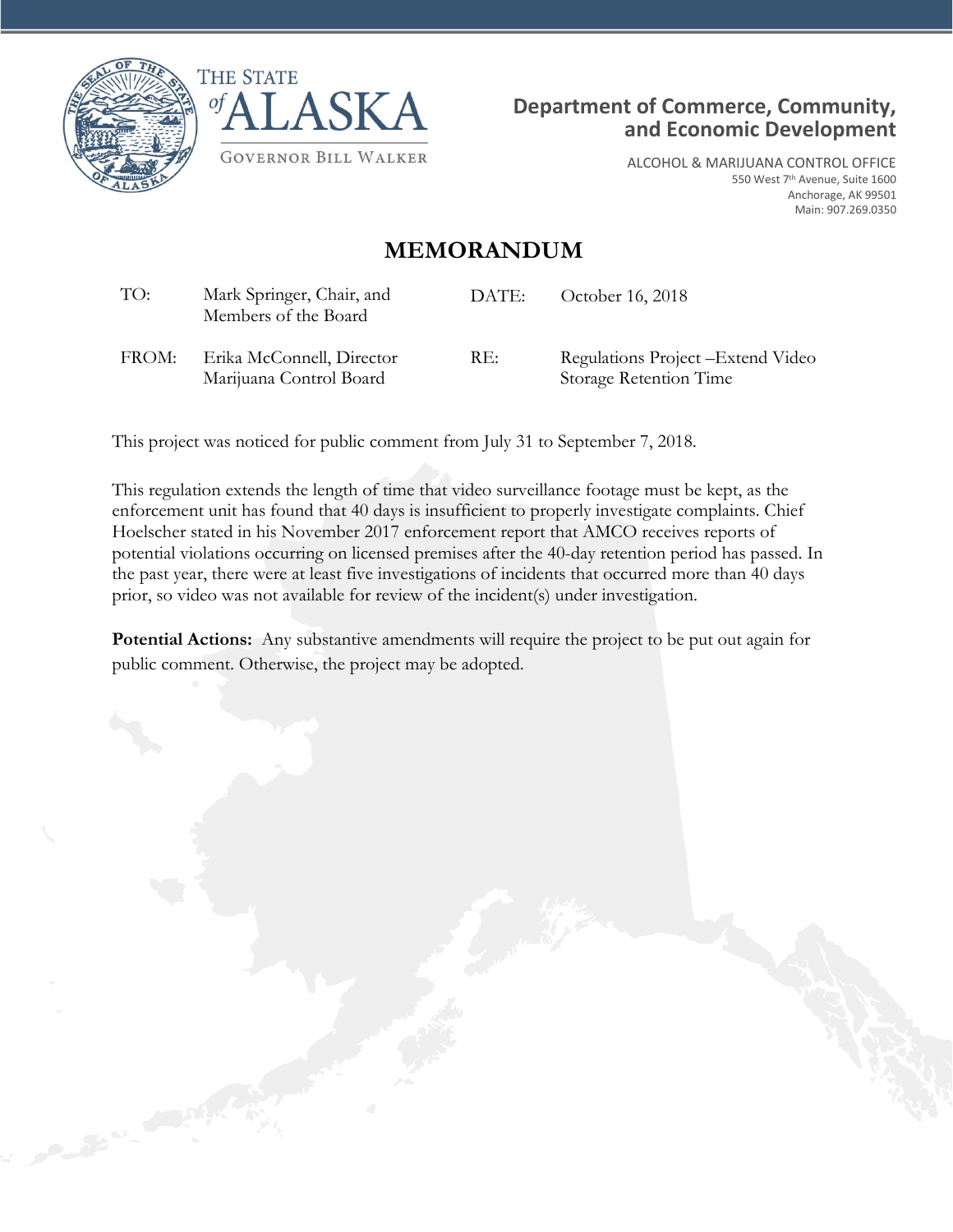## (Words in **boldface and underlined** indicate language being added; words [CAPITALIZED AND BRACKETED] indicate language being deleted.)

3 AAC 306.720(e) is amended to read:

(e) Each surveillance recording must be preserved for a minimum of **90**[40] days, in a format that can be easily accessed for viewing. All recorded images must clearly and accurately display the time and date, and must be archived in a format that does not permit alteration of the recorded image, so that the images can readily be authenticated. After **90**[40] days, a marijuana establishment may erase video recordings, unless the licensee knows or should know of any pending criminal, civil, or administrative investigation for which the video recording may contain relevant information. (am \_\_\_\_\_, Register \_\_\_\_)

**Authority:** AS 17.38.010 AS 17.38.150 AS 17.38.200 AS 17.38.070 AS 17.38.190 AS 17.38.900 AS 17.38.121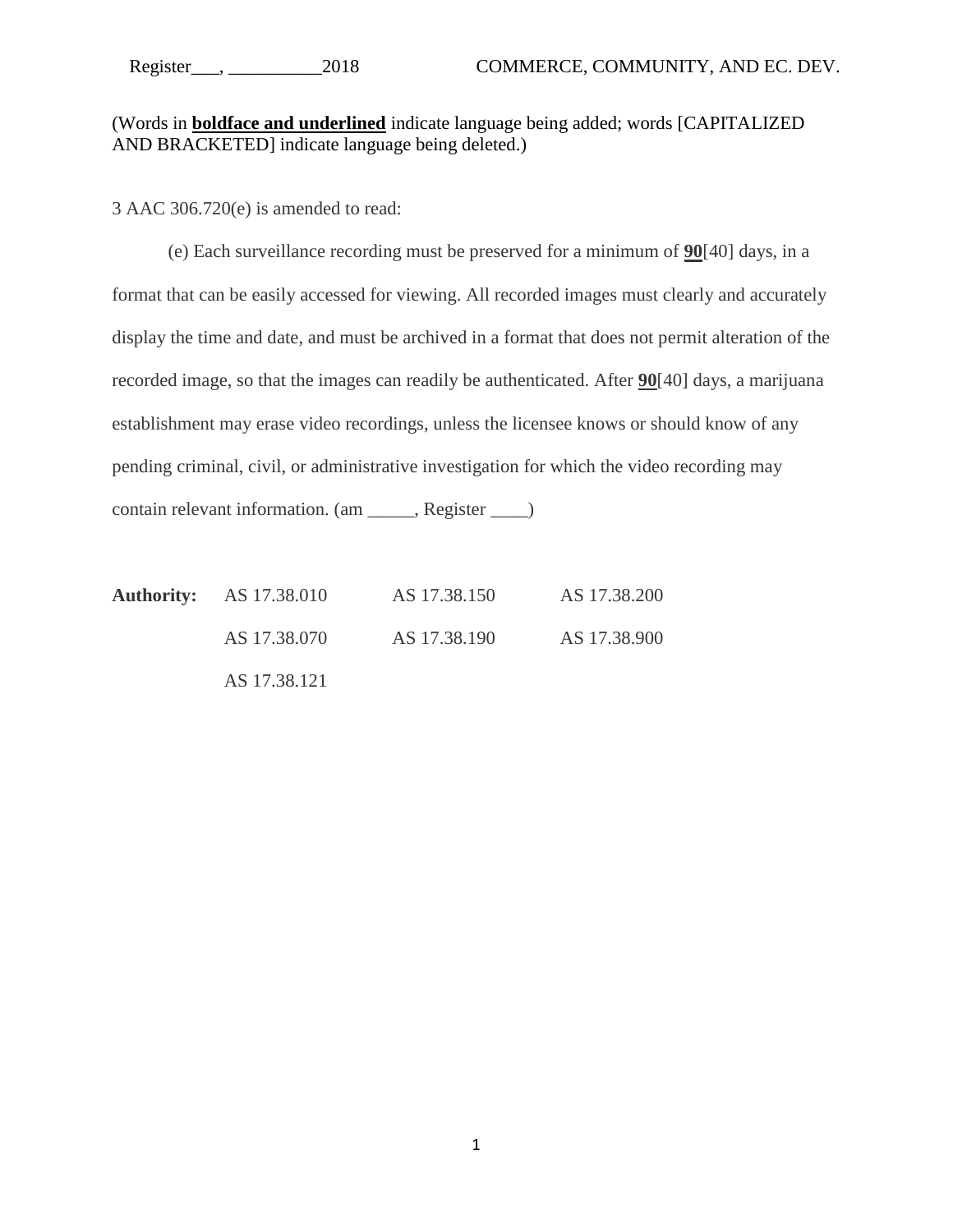| From:    | Lisa Coates                                                    |
|----------|----------------------------------------------------------------|
| To:      | <b>CED AMCO REGS (CED sponsored)</b>                           |
| Subject: | Public Comment Re: 3 AAC 306.720(e) changes to video retention |
| Date:    | Friday, September 07, 2018 4:29:58 PM                          |

Dear Alaska Marijuana Control Board,

I would like to comment on the proposed changes on video storage retention. Increasing the storage retention to 90 days seems excessive but we will comply if required to do so. I am concerned about the message you are sending out to the industry. By increasing the retention time, it sends a clear message that you do not trust the industry folk that you have put your approval stamp on. It infers that you want to catch us doing something wrong. I believe the public stigmatism that cannabis has is slowly going away but the MCB is having a hard time doing the same. As more and more alaskans start to feel more comfortable admitting that they use marijuana for various reasons, the state should be seeing that we are not an evil industry that needs more oversight than alcohol. We do not see the alcohol industry regulated in this way. No other state with legal marijuana has these high video retention requirements.

You are helping perpetuate the stigmatism that the marijuana industry is full of non-law abiding citizens which is simply not true. We are hard working people who want to try and have a business for themselves and not have to depend on others for a paycheck.

Please reconsider raising the video retention requirement. Let's build this industry together.

Thank you for your time.

Regards, Buddy Crowder Herban Extracts, llc Kenai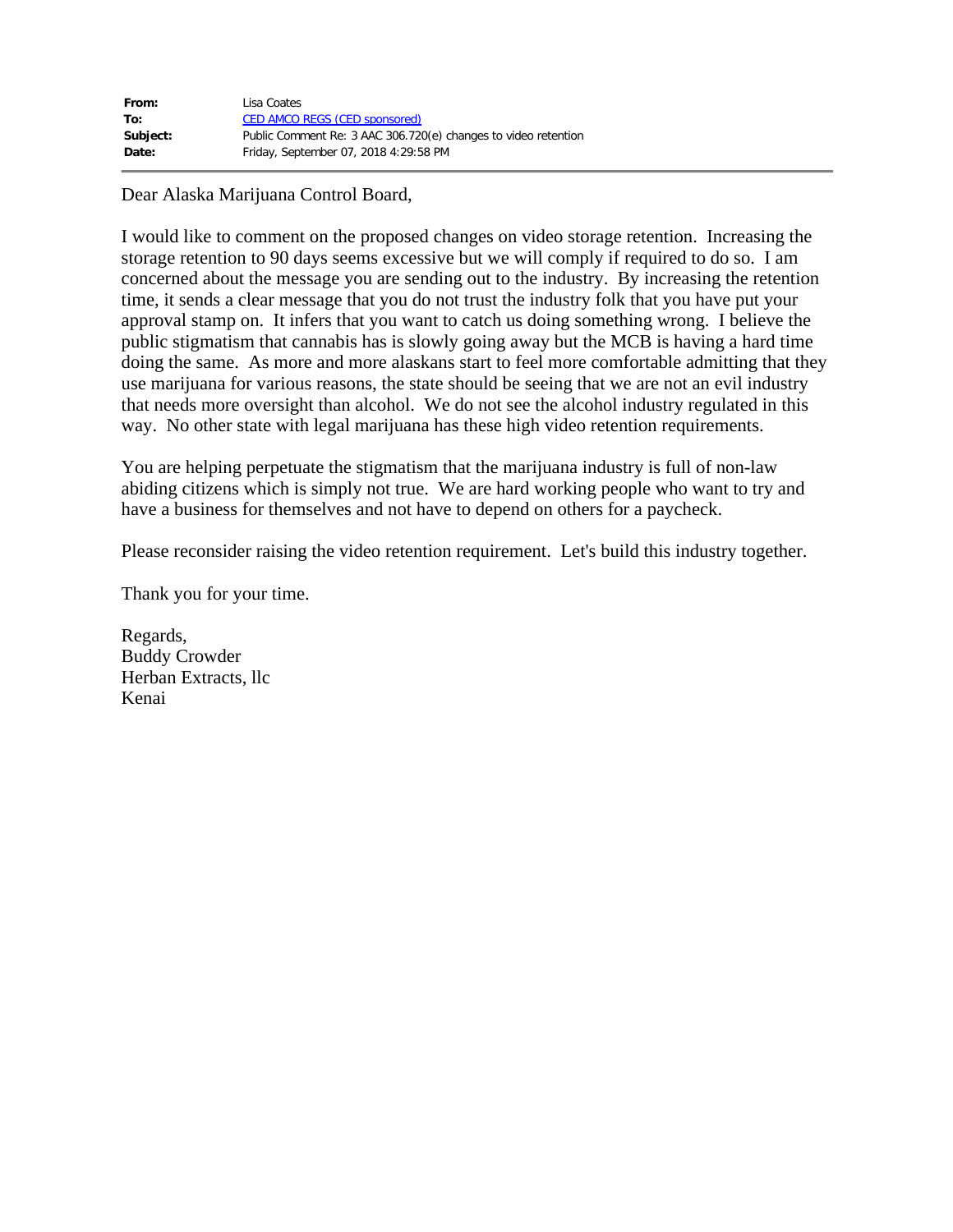| <b>Submitted By</b>      | <b>Comment</b>                                  |
|--------------------------|-------------------------------------------------|
| $8/18/2018$ 11:18:13 AM  | Additional memory for video is expensive and    |
| <b>Sanford Bowles</b>    | the benefits are minimal if any.                |
| sanfordbowles@gmail.com  |                                                 |
| Fairbanks, AK, US        |                                                 |
| Anonymous User           |                                                 |
| 8/2/2018 2:53:27 PM      | I oppose this proposed regulation change. The   |
| Mariam Swanson           | cost for many business to make this upgrade can |
| ak berry@hotmail.com     | be in the thousands of dollars when ideally a   |
| Anchorage, AK, US        | request for information from cannabis           |
| Anonymous User           | businesses would be made in a more timely       |
|                          | manner. Requests coming 3 months after an       |
|                          | incident may or may not have occurred is        |
|                          | simple ineptness.                               |
| 8/1/2018 9:17:29 AM      | Good morning,                                   |
| <b>Ben Luedtke</b>       | I am wondering how long you would like to       |
| GreensleevesAK@gmail.com | extend the video surveillance retention to?     |
| Chicago, IL, US          | Best Regards,                                   |
| Anonymous User           | <b>Ben Luedtke</b>                              |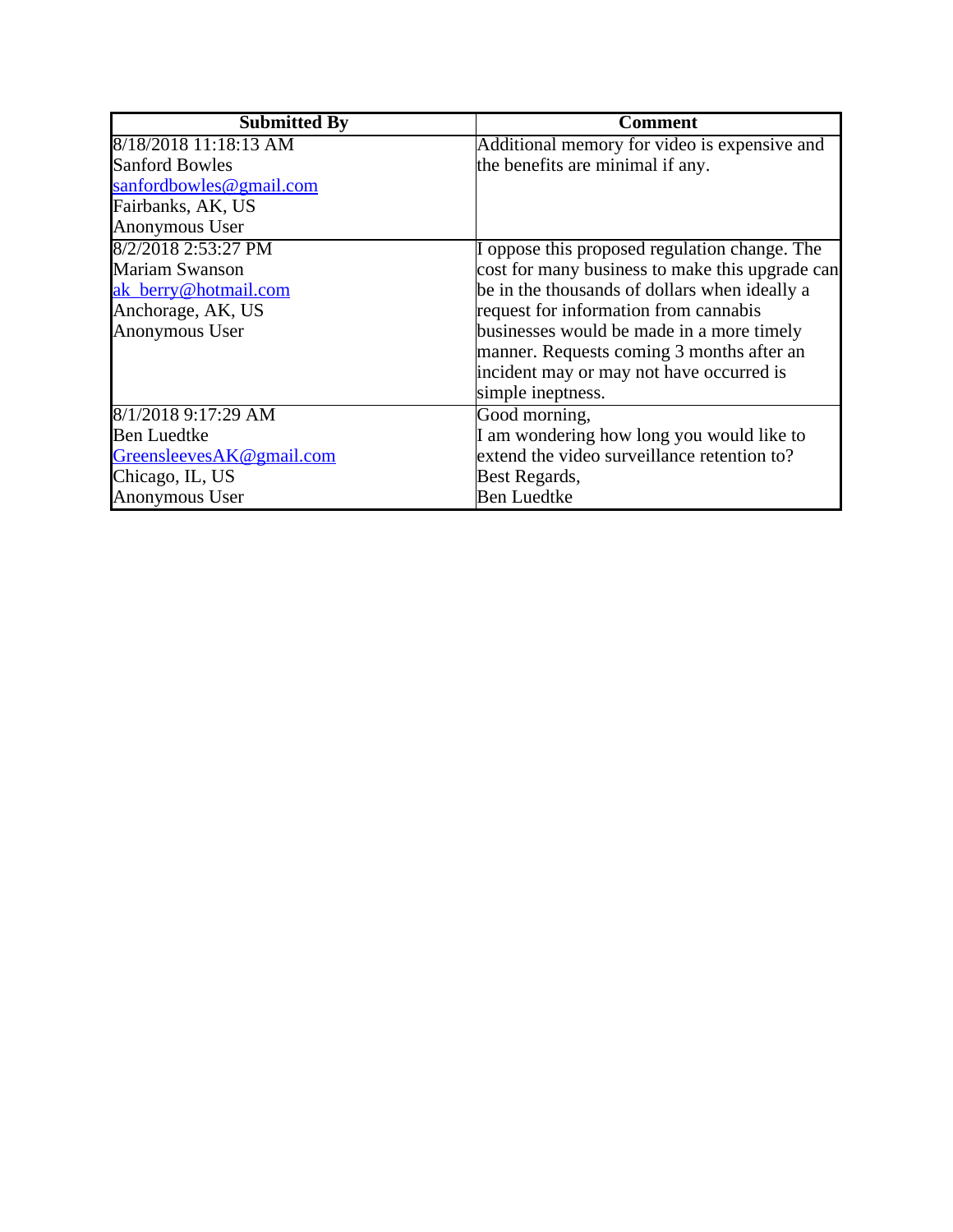Public comment for extending video retention to 90 days.

Dear AMCO

This change to 90 days retention will be extremely expensive and the additional cost will hurt my business.

It seems extremely arbitrary in nature. No reasons for this change has been disclosed. In comparison to Washington, Oregon and Colorado, it is excessive.

It would total 2,160 hours per camera. In my small store, that's 17,280 hours of retention. There is no way anyone at AMCO would have the time to review this.

AMCO can request any of our records and only allows 3 days for us to provide it all. It is impossible to download that much data in 72 hours. No regulation should ever be written that is physically impossible to follow.

Please do not approve this regulation

Thank you Patricia Patterson 907-398-0202 High Bush Buds #10831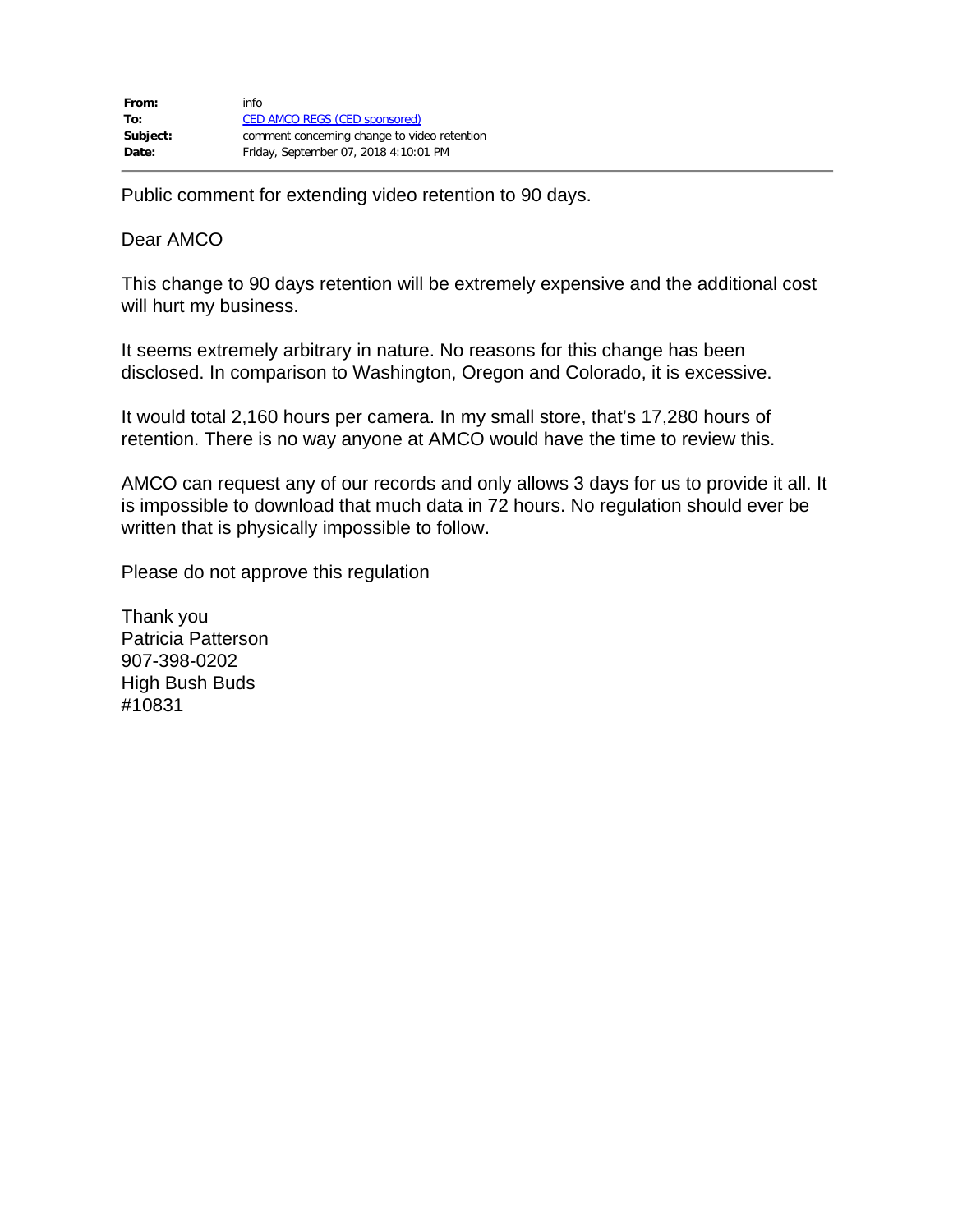| From:    | dollynda Phelps                       |
|----------|---------------------------------------|
| To:      | <b>CED AMCO REGS (CED sponsored)</b>  |
| Subject: | Public comment - Video Retention      |
| Date:    | Monday, September 03, 2018 3:49:20 PM |

The current 40 day video retention requirement should suffice the needs of the state regulatory system. Additional storage would require complete overhaul of currently licensed facilities, an obvious increase in cost to these systems, and no other legal state is requiring what the Alaska MCB is proposing. There is not a clear need for this.

Colorado requires 40 days of retention, which they have determined adequate for 4 years running. They have exponentially more licensees than Alaska and still this time frame has not been changed.

Washington state has a video retention policy of 45 days, which they have determine adequate for 4 years as well. They too have exponentially more licensees than Alaska.

Oregon requires 30 days video retention, they also have exponentially more licensees than Alaska and have not determined an extended amount of time is necessary.

What is driving Alaska to propose these excessive video retention standards? The additional cost would be great, another unnecessary financial burden for licensees. Please do not consider 90 days of video retention, no other legal state has found this necessary.

Dollynda Phelps

907-252-8026